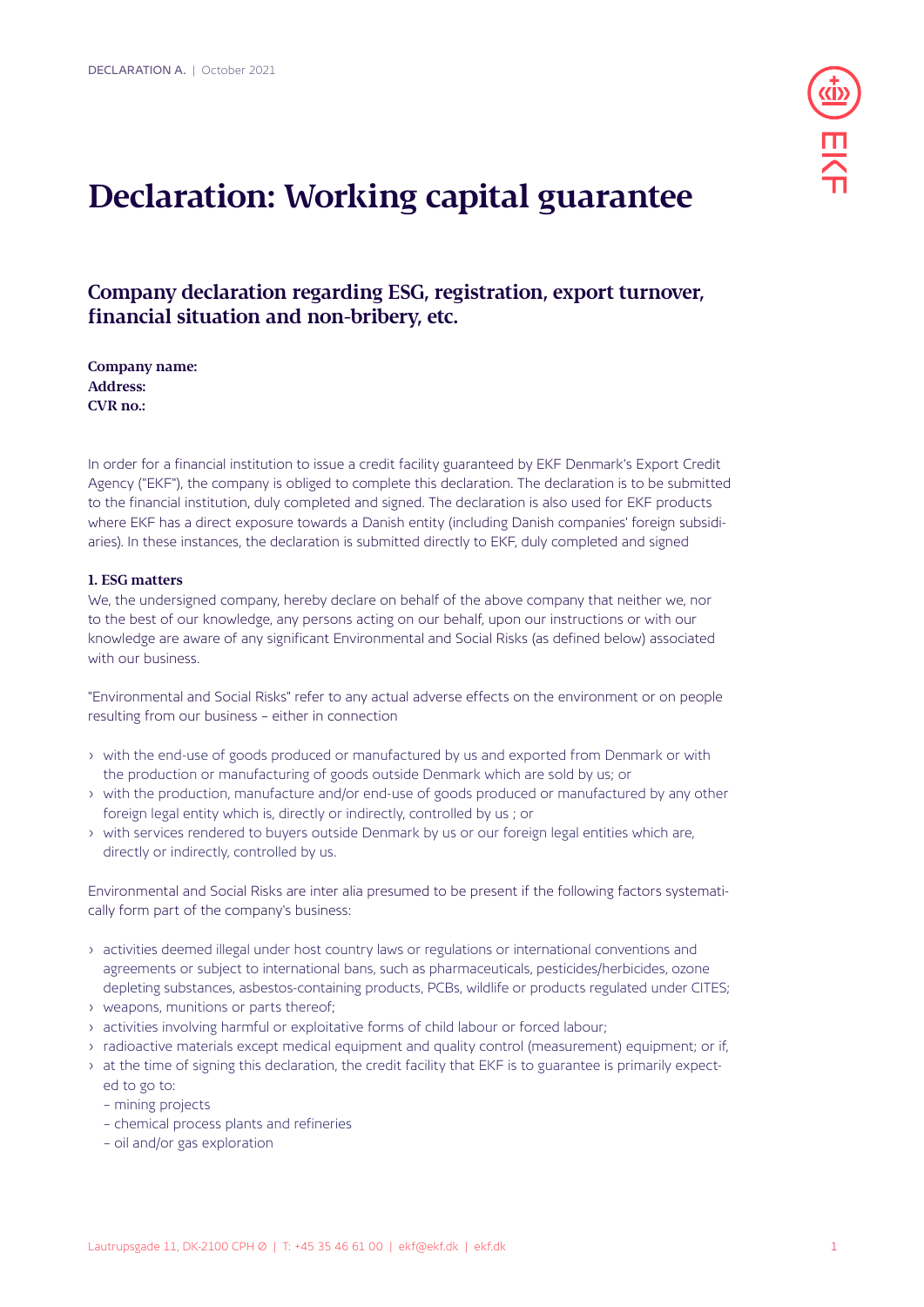

- establishment of plantations or felling of natural forests
- construction of major roads, railways, airports and ports
- breeding, rearing, transport and/or slaughter of animals.

We hereby further declare:

• that, to the best of our knowledge, the company's products and/or services live up to Danish and/or EU standards regarding the environment, working environment and safety as well as animal welfare (if relevant).

If the company is uncertain as to whether the activity performed involves any significant Environmental and Social Risks, EKF will determine this based on the information submitted by the company. Additional information may be required by EKF.

# **2. Declaration regarding company registration, export turnover and financial situation** A. Company registration

We hereby declare that our company is registered at the Danish Central Business Register (CVR) under the above-mentioned CVR no.

# Small and medium-sized enterprises (SMEs)

| The company has maximum 249 employees and fulfils the requirement of<br>either an annual turnover of maximum EUR 50 million or a total balance |                            |  |
|------------------------------------------------------------------------------------------------------------------------------------------------|----------------------------|--|
|                                                                                                                                                |                            |  |
| sheet of maximum EUR 43 million.                                                                                                               | $\bigcap$ Yes $\bigcap$ No |  |
| Small mid-caps                                                                                                                                 |                            |  |

The company has between 250 and 499 employees  $\bigcirc$  Yes  $\bigcirc$  No

The company's status must be determined on the basis of Commission Recommendation 2003/361/ EC, published in OJ L 124 of 20 May 2003<sup>(1)</sup>. If the company is owned<sup>(2)</sup> by another company, the employees, turnover and balance sheet of that company must be included if the ownership interest exceeds 25 per cent. If the company owns another company, the employees, turnover and balance sheet of that company must be included if the ownership interest exceeds 25 per cent.

# B. Danish Economic interest

The company shall comply with the EKF requirements regarding Danish Economic interest (DEI). The DEI requirement is generally fulfilled if minimum 20 per cent of the company's total turnover in the last annual audited accounts was export. Export turnover is defined as the company's turnover related to sales of goods and services to a foreign market and turnover related to sales of goods and services to a Danish export company and as the company's turnover related to sales of goods and services to companies and persons staying in Denmark, but not permanently domiciled or resident in Denmark (tourists).

We hereby declare that the size of the company's export turnover makes up minimum 20 per cent of the company's total turnover in the financial statements most recently presented.

If the working capital guarantee covers financing of specific export orders, the size of the credit facility, the size of the credit facility guaranteed by EKF corresponds to no more than 100 per cent of the processing costs.

If the company wishes to base the EKF participation on its expected export turnover, EKF must approve this in advance.

<sup>1</sup> https://eur-lex.europa.eu/legal-content/EN/TXT/PDF/?uri=CELEX:32003H0361&f

<sup>&</sup>lt;sup>2</sup> Ownership is defined as both size of ownership interest and voting rights.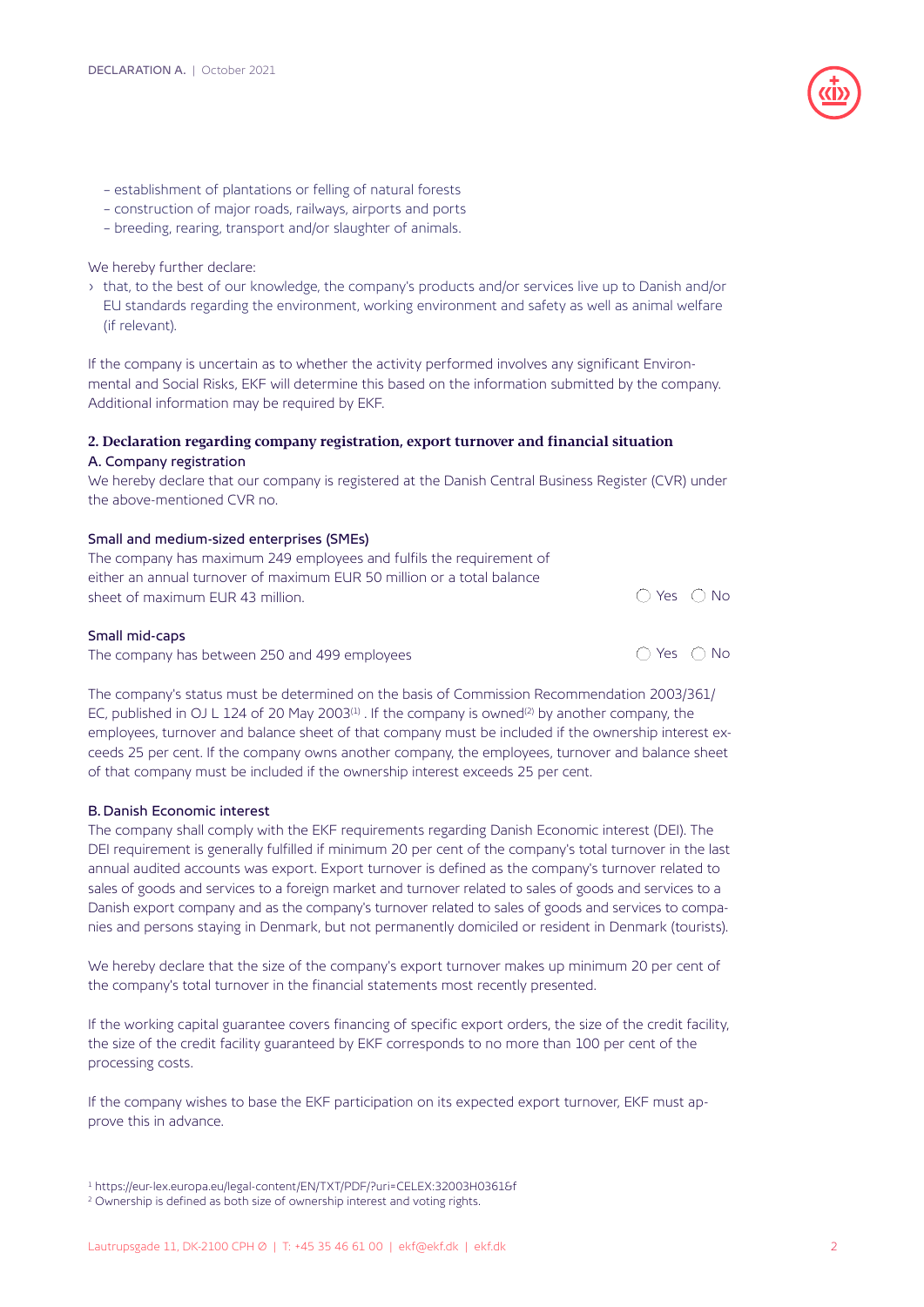

In case of doubts as to whether the above-mentioned conditions are fulfilled, EKF will decide whether the company's export turnover is adequate.

In case the company wishes to base the EKF participation on other forms of DEI, including but not limited to international turnover, i.e. the turnover of the company's foreign subsidiary, EKF must approve this in advance.

## C. The company's financial situation

We declare that:

- a credit facility guaranteed by EKF will extend the company's total credit facilities with the financial institution, or the credit facility is an existing credit facility guaranteed by EKF.
- $\rightarrow$  the company is not in crisis<sup>(3)</sup> and
- the company has not within the last 3 months and up to the bank's application for a guarantee with EKF, been or will be in arrears with its payments to the bank for a period of more than 10 consecutive days.

Upon the request of EKF we are obliged to forward to EKF our annual reports during the e period which EKF has exposure towards the company as well as any other documentation EKF may request.

In case of doubts as to whether the above-mentioned conditions are fulfilled, EKF will decide whether the company can be approved for a working capital guarantee.

#### **3. Declaration of non-bribery**

#### Agents

The undersigned company hereby declares that to the best of its knowledge, all payments of commissions/fees to agents concern relevant supplies or services and are in reasonable proportion to the value of the supply/service.

#### Non-bribery

Is the company listed on a publicly available "debarment list" of one or more of the following international financial institutions?

World Bank Group, African Development Bank, Asian Development Bank, European Bank for Reconstruction and Development or Inter-American Development Bank Yes No

Has the company or, to our best knowledge, any person acting on behalf of the company been charged with or within the last five years been convicted in a national court of violation of laws against bribery of foreign public officials or private persons in any country?  $\bigcirc$  Yes  $\bigcirc$  No

Denmark has ratified the OECD Convention on Combating Bribery of Foreign Public Officials in International Business Transactions (the OECD Anti-Bribery Convention). Pursuant to the OECD Anti-Bribery Convention, EKF Denmark's Export Credit Agency ("EKF") is subject to an obligation to obtain a declaration that bribery has not been and will not be engaged in. In addition to this, EKF is subject to the current rules in section 122 of the Danish Criminal Code on bribery of public officials and section 299(2) on bribery of private individuals.

<sup>&</sup>lt;sup>3</sup> The company has lost more than half of the company's subscribed capital (also by personal companies (I/S and K/S included), is in bankrupcy or meets the requirements for bankruptcy at the request of its creditors, or in the case of a non-SME (where the company's debt ratio, i.e. a ratio between book debt and equity, exceeds 7.5 (book debt is interestbearing debt plus liable loans) and an EBITDA interest coverage ratio of less than 1.0 (i.e. the company's financial costs on the interest-bearing debt are higher than realized EBITDA)).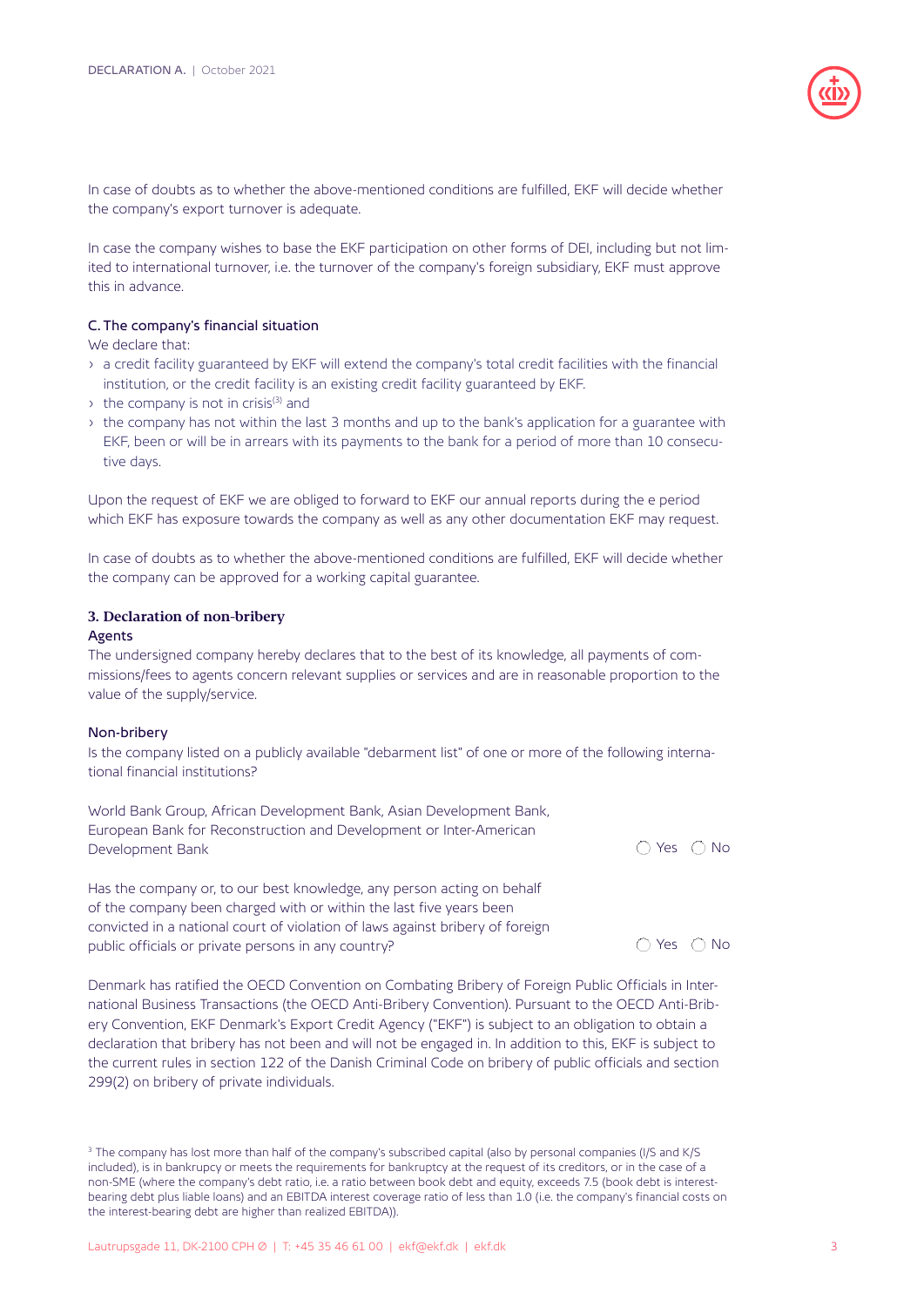

Section 122 of the Danish Criminal Code states that: "Any person who unduly grants, promises or offers some other person exercising a Danish, foreign or international public office or function a gift or other favour in order to induce that other person to do or fail to do anything in relation to that person's official duties shall be liable to a fine or imprisonment for a term up to six years."

It follows from section 299(2) of the Danish Criminal Code on bribery of private individuals (kickback) that: "Any person who in his capacity of trustee of any property of another person, by neglect of duty, for the benefit of himself or of others receives, claims or accepts the promise of a gift or other favour, as well as any person who grants, promises or offers such a gift or other favour shall be liable to a fine or imprisonment for a term up to four years."

EKF encourages all companies to develop, apply and document control systems that combat bribery.

With reference to this, we, the undersigned company, hereby declare that we, or to the best of our knowledge, any persons acting on our behalf, upon our instructions or with our knowledge will not engage in bribery in connection with exports under the above-mentioned credit facility guaranteed by EKF, including any agreements concluded in that connection.

# **4. Publication**

EKF reserves the right to pass on information regarding utilisation and use of the Working Capital Scheme, including, but not limited to information regarding the amount of individual working capital guarantees, utilisation of the credit line as well as use within various sectors, etc. EKF will not pass on identifiable information about the company's financial institution or the company without obtaining prior acceptance from the parties in question.

## **5. Declarations**

In continuation of the above the undersigned company hereby declares:

- that we meet the above-mentioned requirements regarding ESG, including submission of correct information as to whether the project takes place at or in the vicinity of a sensitive area or concerns the establishment of a new production site, and that the project does not take place within one of the sectors or countries mentioned;
- that we meet the above-mentioned requirements for ''Danish Economic Interest'';
- that the information contained in this declaration is true and correct and acknowledges that EKF may call for the termination the credit facility if this declaration contains any misrepresentation which is material, and not cured within 10 business days;
- that any information relating to the company (including buyer information) concerning compliance with this declaration, will be available to EKF and that EKF is entitled to obtain any such information about the company from our financial institution(s) and/ or accountant, provided that it relate to a credit facility guaranteed by EKF;
- that we will indemnify EKF for all losses and expenses (excluding indirect losses and consequential damages), including reasonable legal costs, incurred because we, or anyone acting on our behalf, have (to our knowledge) engaged in or engage in such actions or omissions as mentioned in paragraph 3 above;
- that EKF is allowed to publish our name and industry sector as mentioned in paragraph 4 above;
- that EKF is not obliged to return any premium or other form for renumeration for EKF exposure, such as interest, which has already been paid;
- that the company accepts that recall of this declaration may cause EKF to terminate the guarantee for the company's credit facility or, in the case of a direct exposure towards the company, terminate the company's credit facility; and
- that this declaration is subject to Danish law and to settlement in a Danish court of law.